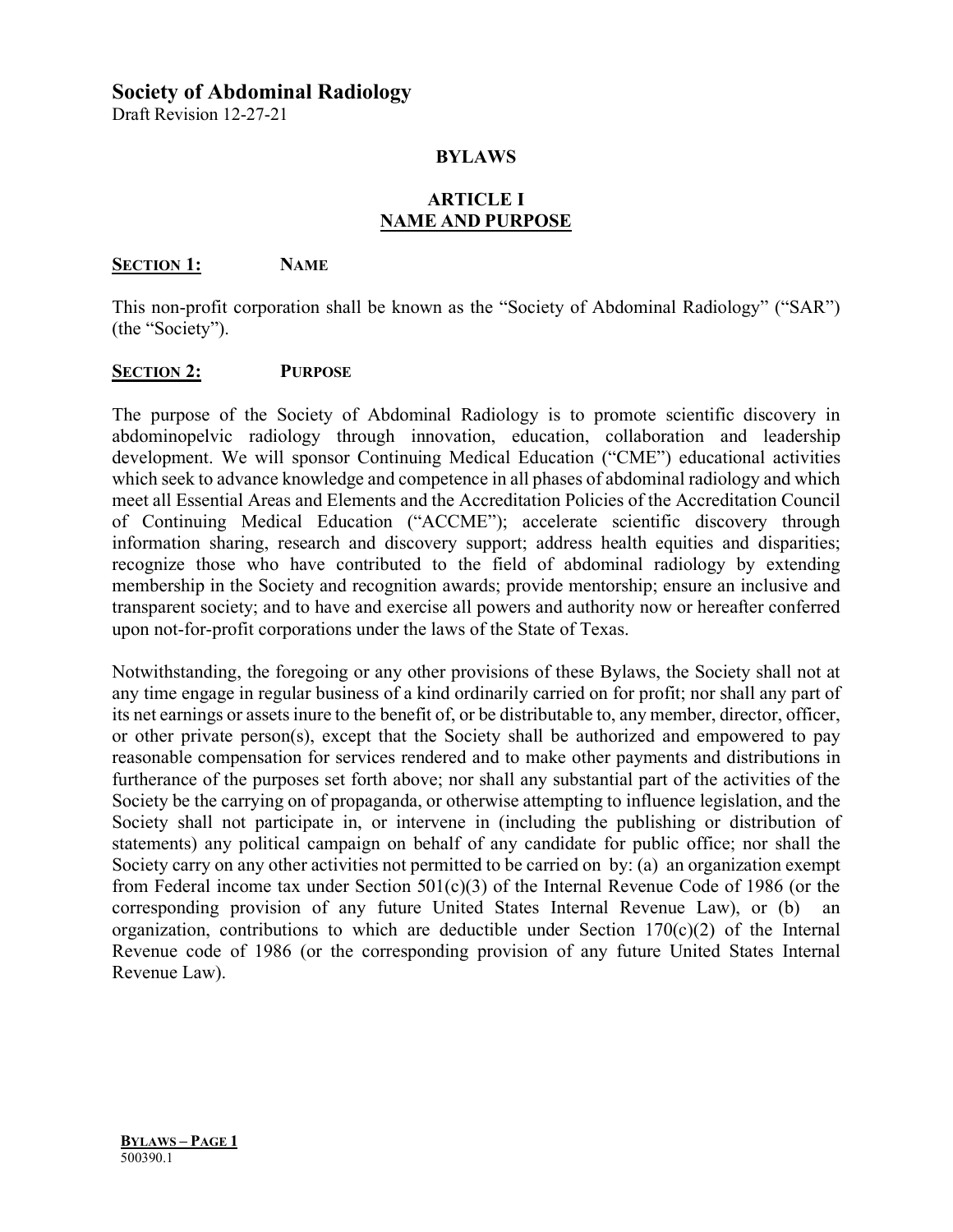## **ARTICLE II MEMBERSHIP**

## **SECTION 1: GENERAL QUALIFICATION**

Membership in this organization shall be restricted to persons who are Doctors of Medicine (which for purposes of these Bylaws means "allopathic physicians" and "osteopathic physicians") whose principal interest is in or related to the practice, teaching, or research of abdominal radiology and those individuals meeting the requirements of an Affiliate Member.

## **SECTION 2: MEMBERSHIP CATEGORIES**

The members of the Society will be: a) Active Members; b) International Members; c) Affiliate Members; d) Emeritus Members; e) Members-in-Training (MIT); f) Honorary Members; and g) Fellows as each of those titles are defined herein) (collectively "Members"). At the discretion of the Board, additional membership categories or subcategories may be made available on a temporary or permanent basis.

### A. Active Member

Individuals who are physicians, having completed their residency training in Diagnostic and/or Interventional radiology and/or nuclear medicine, and are now engaged in the practice, teaching, or research of abdominal radiology in the United States or Canada may become Active Members. Members should be Diplomates of the American Board of Radiology, the Royal College of Physicians and Surgeons of Canada, or have equivalent qualifications deemed acceptable to the Membership Committee. Active Members shall have the right to vote and shall be required to pay dues. Active Members are not eligible to become members of the Board of Directors ("the Board"). They may serve on and chair committees at the discretion of the President.

### B. International Member

Individuals otherwise eligible for Active Membership, but working or residing outside of the United States or Canada, may be become International Members. International Members shall have the right to vote, shall be eligible to serve the Society as all Active Members can. They shall be required to pay dues, as determined by the Board. International Members who would like to become Fellow Members must formally apply to the Membership Committee and will undergo the same application process as a candidate from the USA or Canada. Once they are elected as International Fellow Members, they have all the rights of a Fellow Member as outlined in Article II, Section 2G.

## C. Affiliate Member

Affiliate Membership shall include those individuals who are interested in the field of abdominal radiology, and do not meet the requirements for Active or International membership. An Affiliate Member does not have to be a Doctor of Medicine. An Affiliate Member is eligible to serve on a committee, but is not eligible to chair a committee; will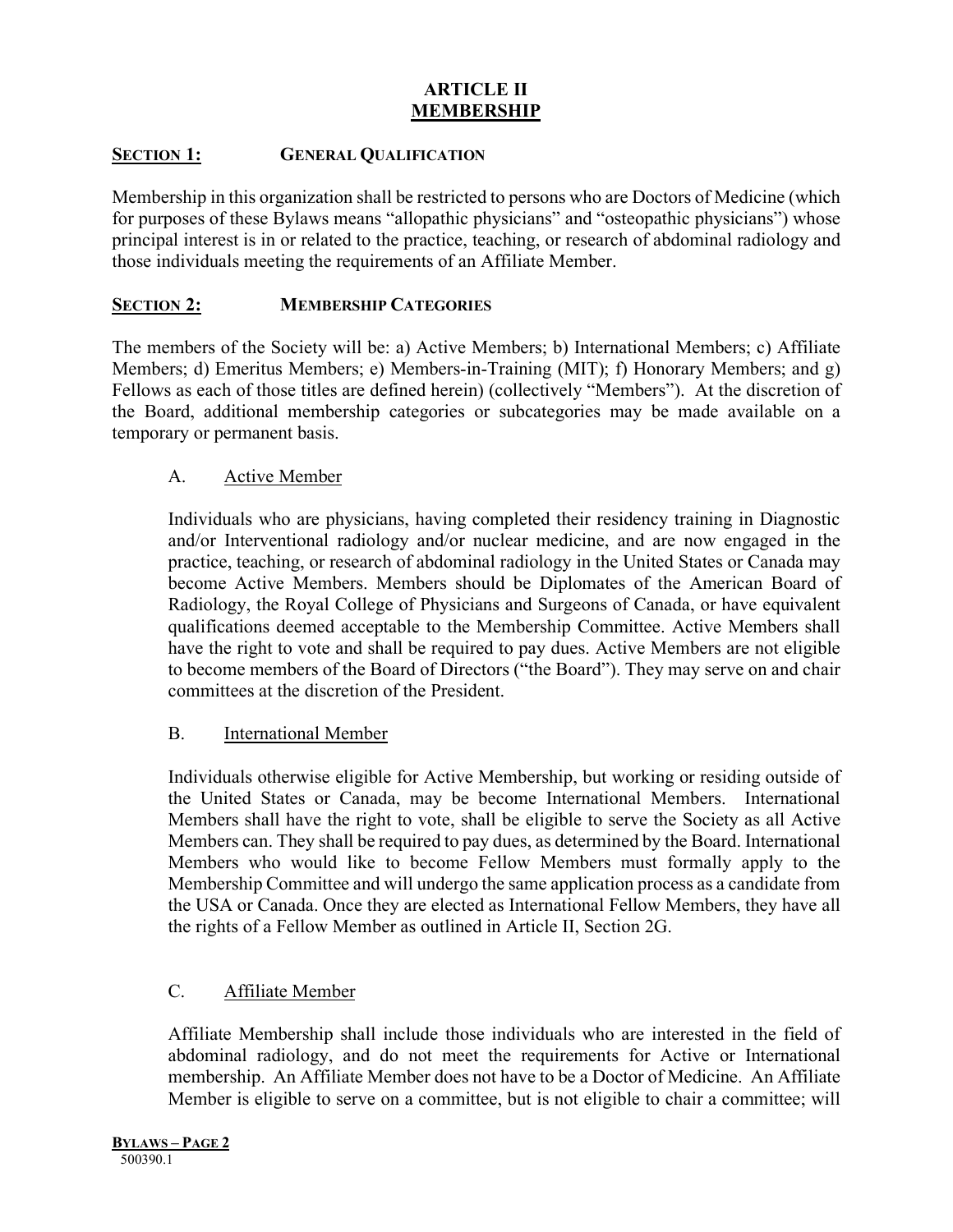not be able to serve on the Board or have voting privileges. Affiliate Members will be required to pay dues as assessed by the Board, and will be eligible to attend the Annual Meeting at the Member Rate as determined by the Board.

# D. Emeritus Member

At the written request of a Fellow, Active Member, Affiliate Member or International Member to the Chairperson of the Membership Committee, and with the approval of the Board, a Member no longer actively practicing abdominal radiology, or in the case of an Affiliate Member, someone who is no longer actively practicing in their respective field may be designated as Emeritus. Society Members who after partial or full retirement spend less than 50% of their time employed as a radiologist or Nuclear Medicine Physician, or in the case of an Affiliate Member spend less than 50% of their time employed in their medical profession are eligible for Emeritus status. Emeritus Members shall have the privileges of Fellow, Active, Affiliate or International Members, whichever they held immediately prior to becoming an Emeritus Member except they shall not be eligible to hold any office (elected or appointed) in the Society and do not have the right to vote. Emeritus Members shall be exempt from paying dues, and are eligible to attend the Annual Meeting at the member rate. They may serve on committees at the discretion of the President.

# E. Members-in-Training (MIT)

Training Membership shall include those individuals who are currently in training in medical school, residency or a fellowship training program in radiology and/or nuclear medicine. Members in Training (MIT) Members shall not have the right to vote and shall be exempt from paying dues. Members-in-Training are not eligible to become members of the Board. They may serve on committees which are focused toward trainee and early career stage physicians. They may only chair committees comprised of training members. Members-in-Training may serve on other committees at the discretion of the President. Trainees who would like to become Active or International Members after completion of their training must formally apply to the Membership Committee and will undergo the same application process and be subject to the same membership eligibility criteria as all other candidates. Once they are elected as Active or International Members, they have all the rights of an Active or International Member.

## F. Honorary Member

Honorary Memberships shall include those individuals who have made outstanding contributions to the field of abdominal radiology, but do not fulfill all requirements for any membership category. Any Member in good standing may nominate a candidate and submit the name to the Board for consideration. Two thirds (2/3) of the attending voting Members at a duly called meeting may elect as Honorary Members those persons whose nominations are approved by the Board as extremely well qualified to be honored by the Society. Honorary Members shall receive a certificate of Honorary Membership and shall have all the rights of Active Members except the right to vote and serve on committees. They shall be exempt from all dues and assessments. Honorary members are eligible to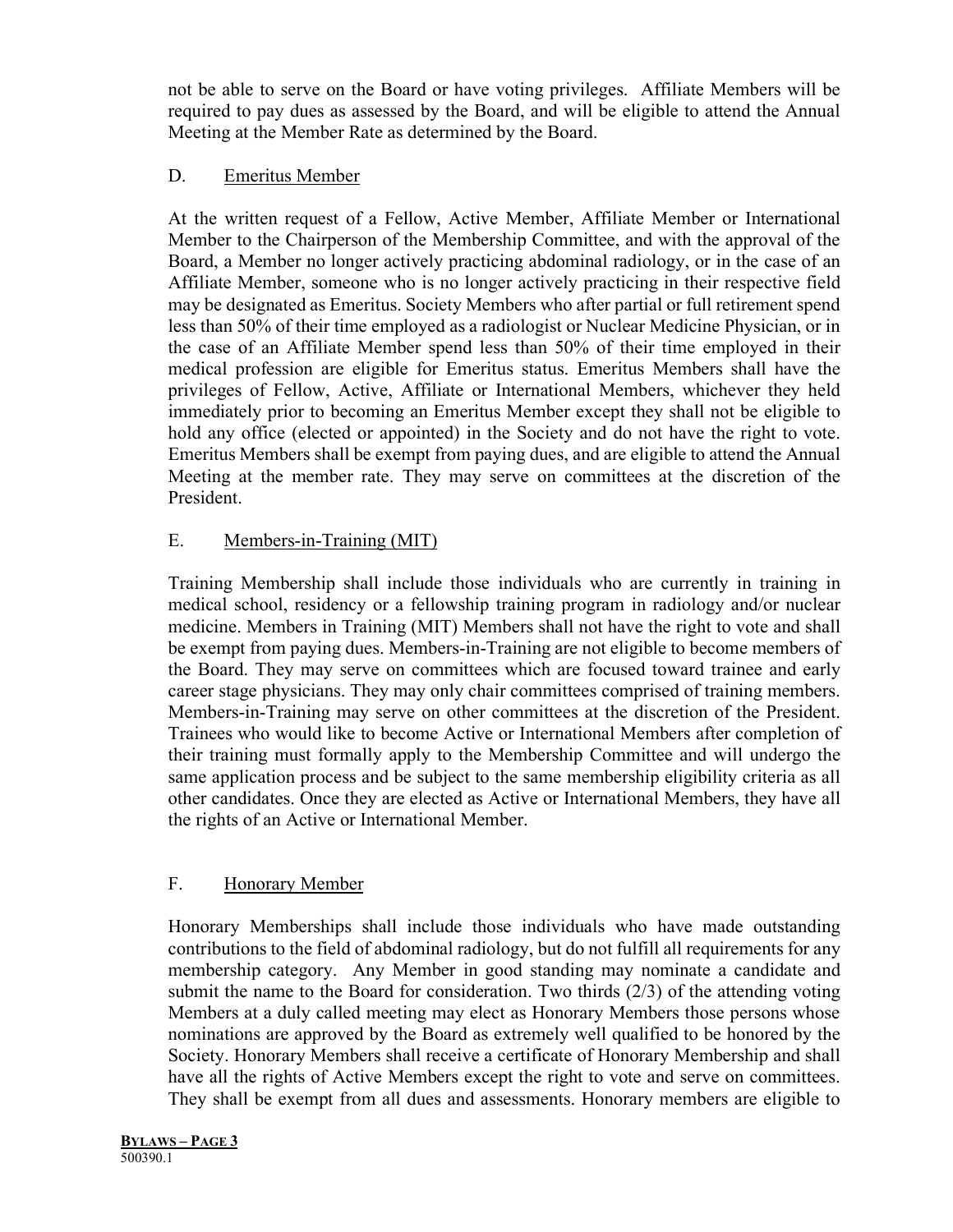attend the annual meeting at the Member Rate, except the registration fee will be waived for the meeting at which the Honorary Membership is awarded.

# G. Fellow Member

An applicant for Fellow status shall have made a significant contribution to the field of abdominal radiology. Fellows should be Diplomates of the American Board of Radiology, the Royal College of Physicians and Surgeons of Canada, or have equivalent qualifications deemed acceptable to the Membership Committee. The applicant shall be engaged in the practice, teaching or research of abdominal radiology. They must have been an Active Member or International Member for at least five (5) years before applying for Fellow status. Applicants must demonstrate a continued interest in abdominal radiology and should devote at least fifty percent (50%) of their professional medical practice to the study of the abdomen and pelvis. Fellows are assessed annual dues, hold the right to vote, may serve on and chair committees, and are the only member category eligible for the elected offices.

# **SECTION 3: APPLICATION FOR NEW MEMBERSHIP AND FELLOWSHIP STATUS**

Applicants for new membership as Active, International, Affiliate, or Training (MIT) members shall complete an application form as well as submit a letter of interest and current curriculum vitae through the society website portal. The Chair of the Membership Committee oversees the application process along with members of the committee. Applications are reviewed on a continuous basis by the Membership Committee and approved without need for confirmation by the Board.

## **SECTION 4: TERMINATION OF MEMBERSHIP**

- A. Membership in the Society may be terminated for nonpayment of dues for one (1) year.
- B. Membership in the Society may be terminated for unethical conduct as defined by the current SAR Code of Ethics. The Ethics Committee, after due notice and hearing of an alleged violation of ethical standards, may recommend disciplinary action to the Board, including but not limited to censure, prohibition from meeting attendance, suspension, or expulsion as stated under the SAR Code of Ethics policy.
- C. Membership in the Society may be terminated for other reasons not listed within these Bylaws as may be determined by a majority vote of the Board.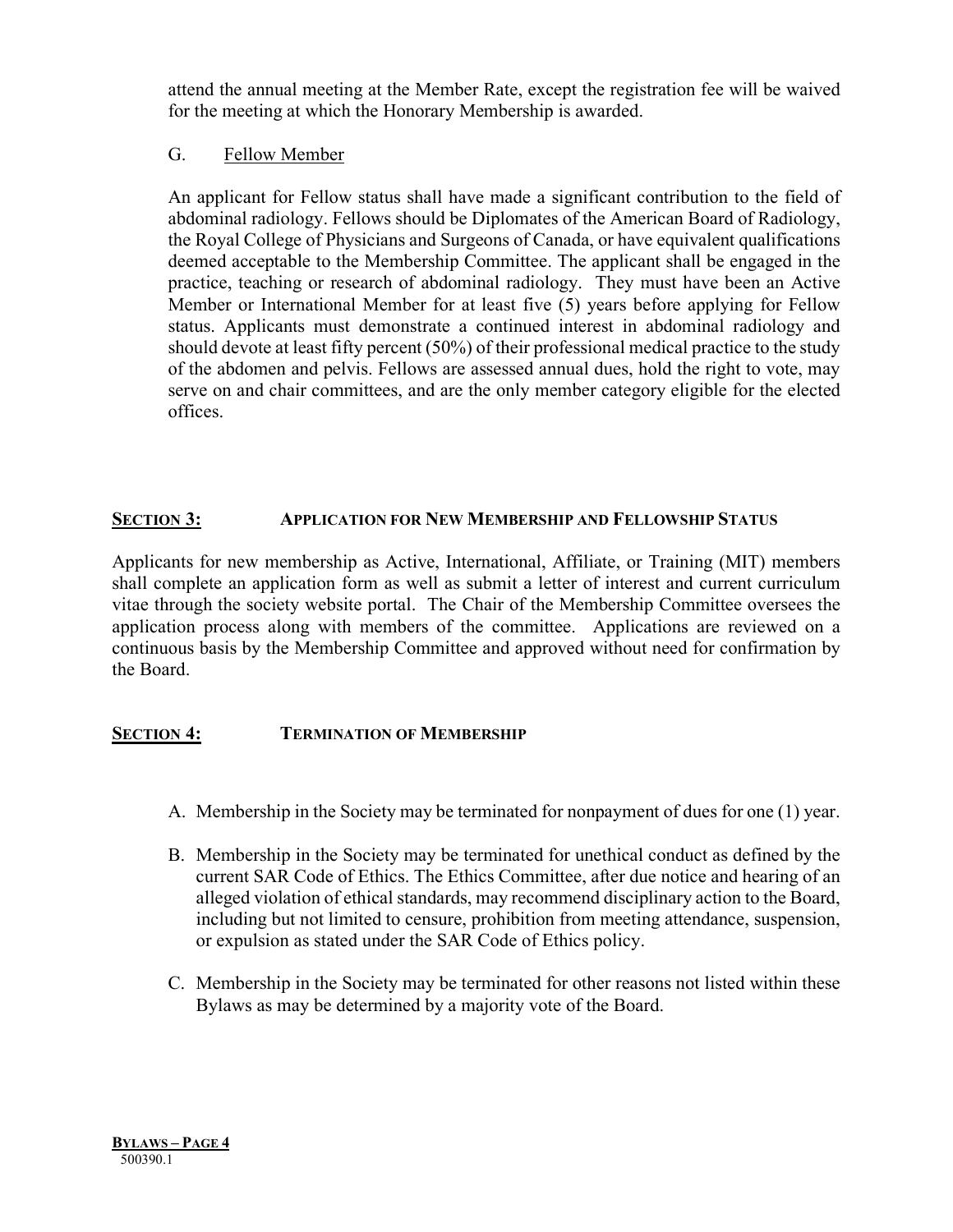## **Section 5: MAINTENANCE OF FELLOW STATUS**

A. In order to maintain Fellow status within the Society, the member must remain actively involved in the functions of the Society as outlined in the SAR Fellow Policy.

## **ARTICLE III BOARD OF DIRECTORS, NOMINATIONS, SUCCESSION**

#### **SECTION 1: MANAGEMENT OF THE CORPORATION**

The corporation shall be managed by the Board.

#### **SECTION 2: COMPOSITION OF THE BOARD**

The Board shall be composed only of elected Fellows who have demonstrated outstanding academic accomplishment as well as outstanding and continuous service to the Society. The Board of Directors may elect to appoint additional Fellows of the Society to serve as ad hoc councilors to the Board. The responsibility, terms, and selection process of the ad hoc councilors will be at the discretion of the Board. The Board may also elect to modify the assigned responsibilities and the titles of each board member to reflect the appropriate roles and responsibilities of that position; such changes will be reported to the Society membership.

### **SECTION 3: ELECTION AND TERM OF DIRECTORS**

The Board will consist of a minimum of 7 but no more than 10 members including the immediate Past-President, the President, President-Elect, and at least 4 directors. The Directors will each serve at least a four-year term with a staggered approach and then succeed to the position of President Elect. Each presidential officer will serve a one-year term in their position. A new Incoming Director will be elected each year.

The Nominating Committee will review applicants interested in becoming the Incoming Director and present an ordered panel of acceptable candidates for the Board to consider and select prior to the Annual Meeting and Annual Business Meeting of the Society. The new Director will be announced during or prior to the Annual Business Meeting. Qualifications for the Incoming Director include outstanding and continuous service to the Society. If needed due to vacancies, more than one Director can be nominated to fill the necessary positions.

### **SECTION 4: CHANGES IN NUMBER OF DIRECTORS**

The number of Directors may be increased or decreased through a change in these Bylaws as voted on by a vote of two-thirds (2/3) of all of the voting Members. No decrease in the number of Directors shall shorten the term of any incumbent Director.

### **SECTION 5: VACANCIES**

In the event of a vacancy in the office of President, the President-Elect shall immediately succeed to the office of President, and all other Board members shall ascend to the next Board position.

**BYLAWS – PAGE 5** 500390.1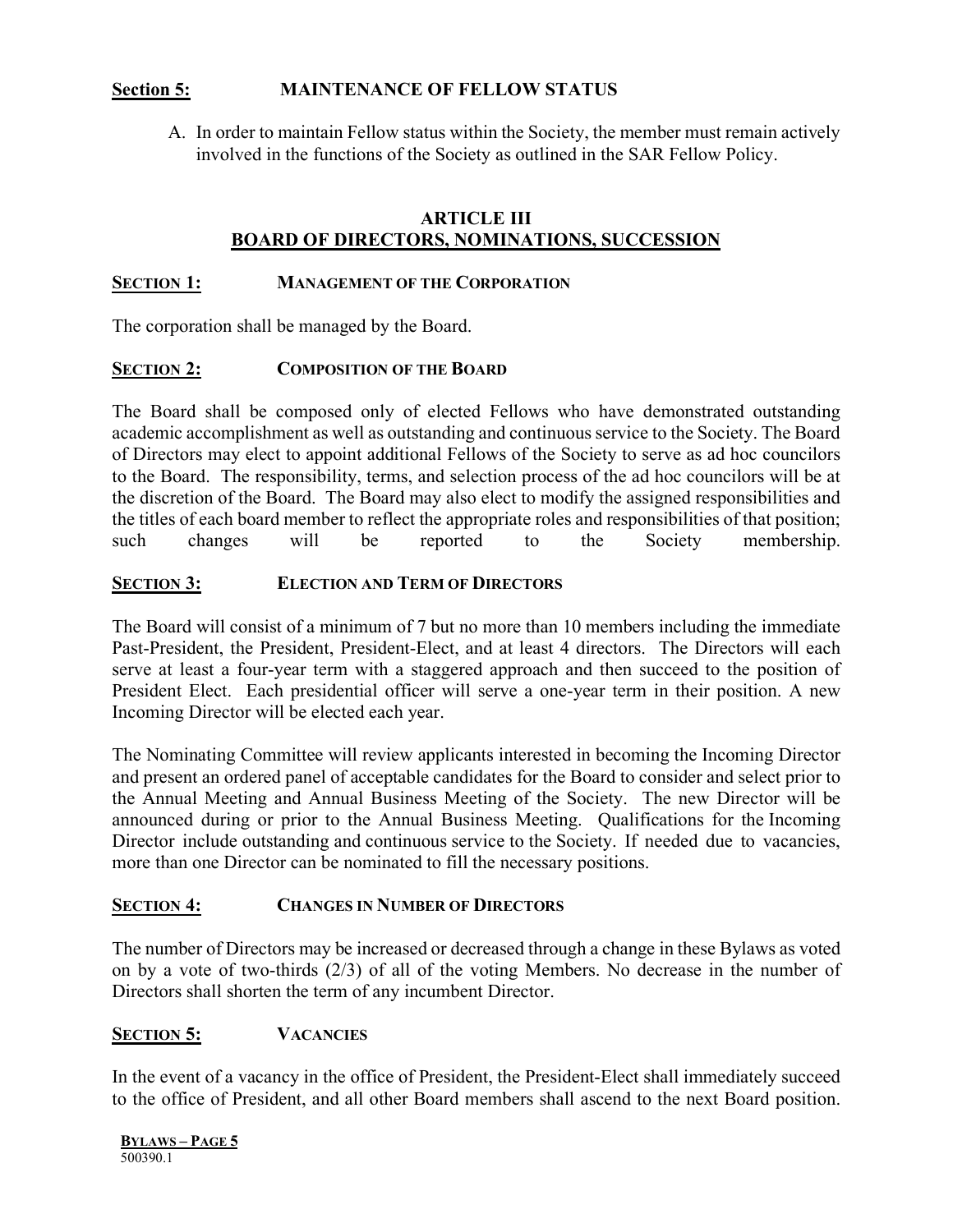Should the office of President-Elect become vacant for any reason, then the current President shall remain in office as the President, and all other members, shall move up in succession in accordance with Article VIII, Section 2. In the event that one of the Director positions becomes vacant, then both the current President and President-Elect remain in their respective positions, and all other Board members shall move up to the next Board position. If the vacant position should be that of the new Incoming Director , then as with any of the above situations, the Nominating Committee will be charged with reviewing applicants interested in becoming the Incoming Director and present an ordered panel of acceptable candidates for the Board to consider and select, with the understanding that the selected individual will serve a full term on the Board. The position of Past President does not change during any of the outlined situations above; however, in the event that the Past President position becomes vacant then at the discretion of the Board, this position may be left vacant or filled by another Past President of the Society to complete the unexpired term of the subject vacant Past President position.

# **SECTION 6: REMOVAL OF DIRECTORS**

Any of the Directors may be removed for cause by majority vote of the Board (excluding the ineligible Board member that is the subject of the vote). Directors may be removed without cause only by vote of the Members eligible to vote. Any Director may be removed either with or without cause, by a vote of more than three-quarters (3/4) of the members voting at a meeting called for the purpose, provided a quorum is present. Written notice of such a meeting shall be circulated to the Membership at least thirty (30) days prior to the meeting. However, such advance notice need not be given if the vote is performed by email or postal mail.

## **SECTION 7: RESIGNATION**

A Director may resign at any time by giving written notice to the President or the designated Director, who will then forward the resignation to all members of the Board. Unless otherwise specified in the notice, the resignation shall take effect upon receipt thereof by the Board and acceptance of the resignation shall not be necessary to make it effective.

## **SECTION 8: QUORUM OF DIRECTORS**

Unless otherwise provided in the Articles of Incorporation, at least four (4) members or at least two-thirds (2/3) of the entire Board, whichever is greater, shall constitute a quorum for the transaction of business or any specified item of business.

## **SECTION 9: ACTION OF THE BOARD**

Unless otherwise required by law, the vote of a majority of the Directors present at the time of the vote, if a quorum is present at such time, shall be the act of the Board unless the act of a greater number is required by statute, these Bylaws, or the Articles of Incorporation. Each Director present shall have one (1) vote.

## **SECTION 10: BOARD MEETINGS**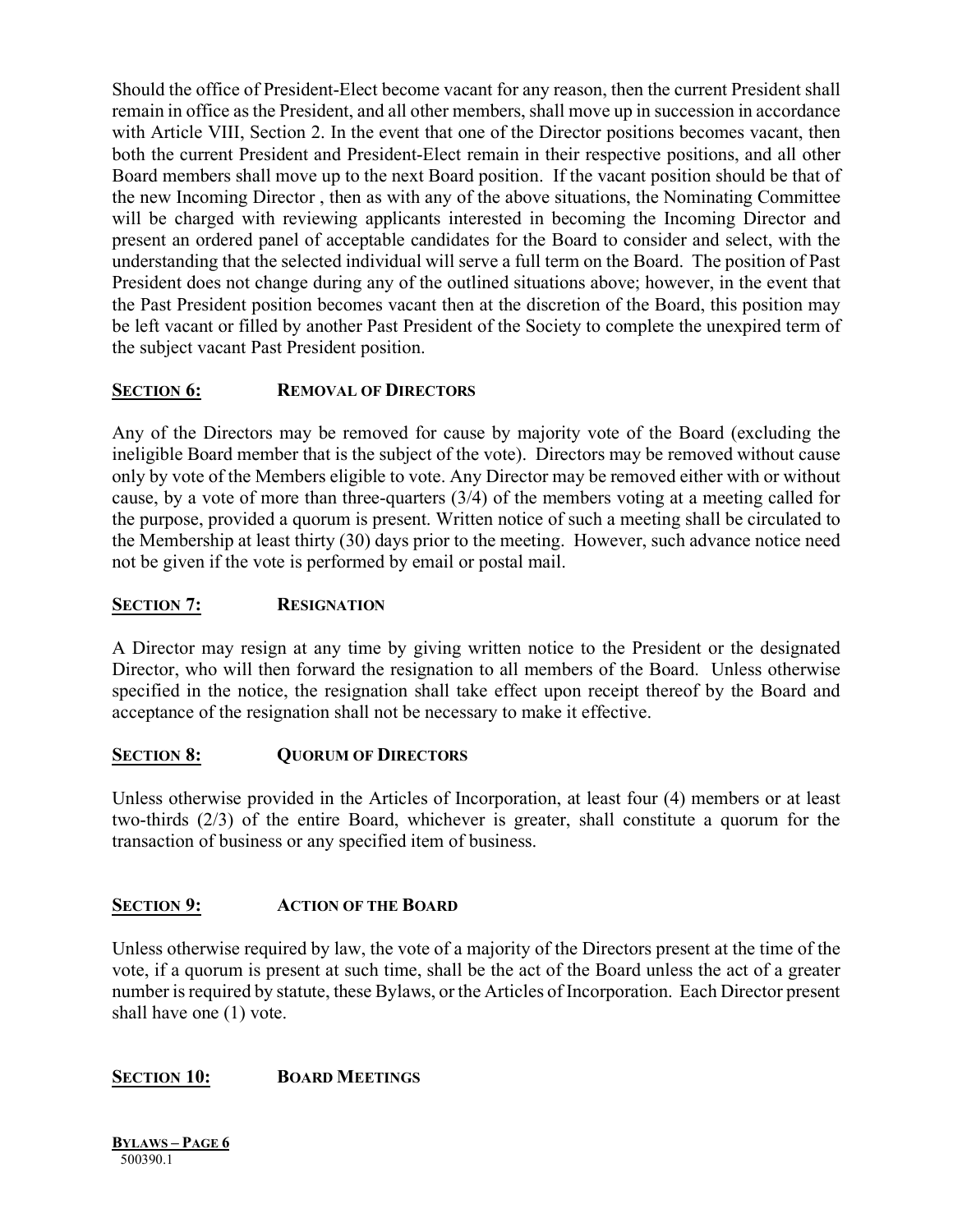Regular meetings of the Board should be held with appropriate notice at such time and place as determined. Special meetings of the Board shall be held upon notice to the Directors and may be called by the President upon five (5) business days' notice to each Director either personally, by email, or phone ; special meetings shall be called by the President or by the designated Director in a like manner on written request of two (2) Directors. Special meetings may be held via conference call. These meetings will be organized by the Society administrator. The designated Director shall keep minutes. A quorum of Board members must be present at all meetings in order to conduct the business of the Society.

A majority of the Directors present, whether or not a quorum is present, may adjourn any meeting to another time and place. The Society administrator is responsible for all notifications regarding all Board meetings.

### **SECTION 11: CHAIRPERSON**

At all meetings of the Board, the President or in their absence the most senior officer in attendance, shall preside.

### **SECTION 12: SALARY**

There shall be no salary for any Director for performing their duties as a Director.

## **ARTICLE IV COMMITTEES**

### **SECTION 1: APPOINTMENT**

Committees may be established or removed by the Board. Committee should include at least 3 persons. Unless stated otherwise, the President or President's designee shall appoint Members to all committees. Standing and ad hoc committees will exist. All committee appointments should be made within three (3) months after the Annual Meeting if possible. Committee chairs shall submit annual reports to the Board of Directors in advance of the Annual Meeting. Ad hoc committees will be formed and Members appointed as needed. Standing committees of the Society shall include but not be limited to committees related to the: (a) Membership; (b) Nominating; (c) Annual Meeting Council; (d) CME; (e) Finance; (f) Ethics; (g) Rules and Bylaws; (h) Corporate Support; (i) Research; (j) Special Awards; (k) International Education/Visiting Professor; (l) Diversity, Equity, and Inclusion; (m) Disease-Focused Panel/Emerging Technology Commission (DFP-ETC) Oversight; (n) Informatics; (o) Website Oversight; (p) Social Media; (q) Online Education; (r) Early Career Committee (ECC); and (s) Resident Fellow Section (RFS). Hands On Oversight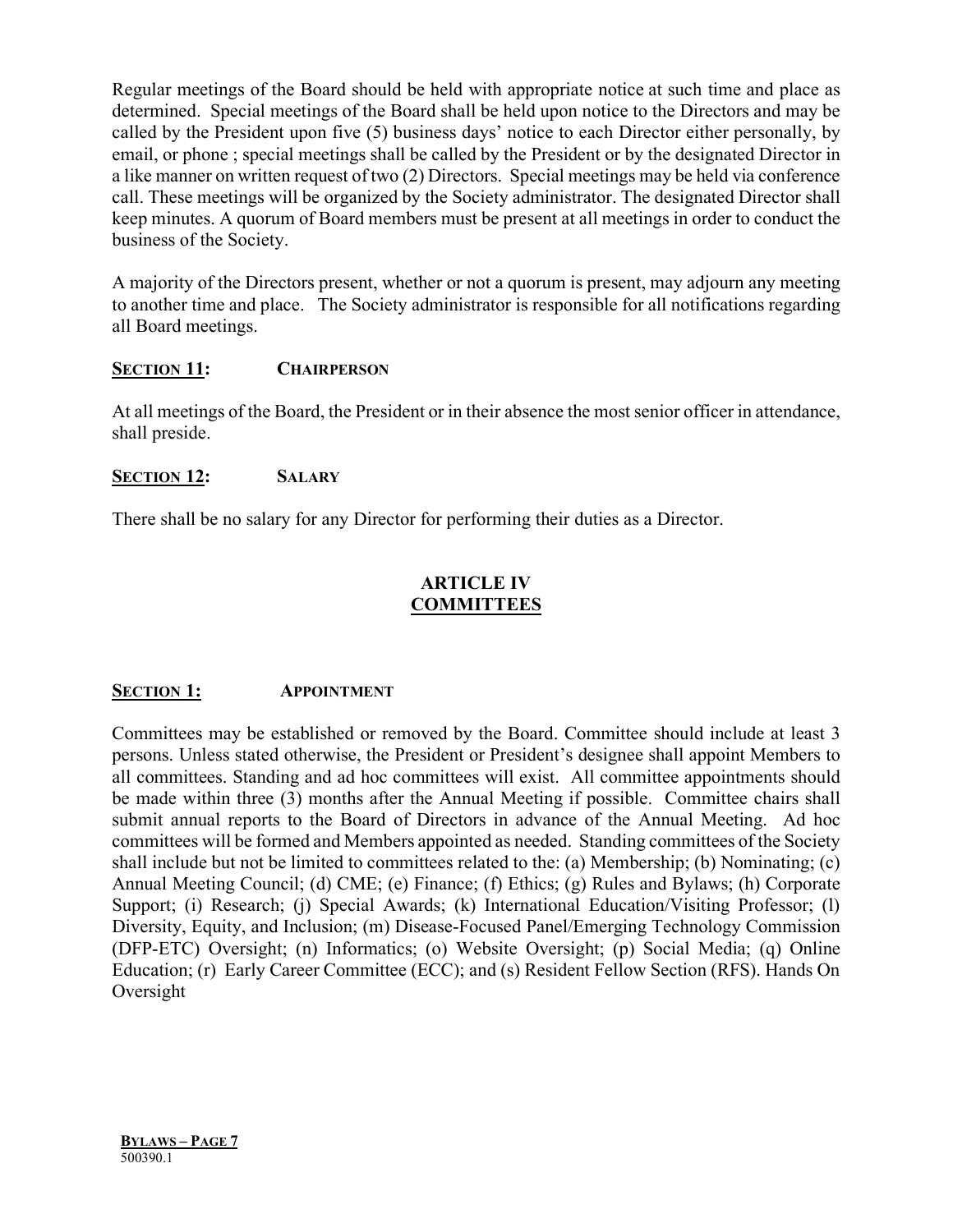## **ARTICLE V MEETING OF MEMBERS**

The Society will meet annually at a time and place as designated by the Board (the "Annual Meeting"). The meeting will consist of a Business Meeting for the transaction of society business as may come before the meeting. The Annual Meeting may be accompanied by a scientific meeting and/or a postgraduate continuing education course.

## **SECTION 1: QUORUM**

The number of Members eligible to vote and in good standing attending the business meeting shall constitute a quorum.

### **SECTION 2: SPECIAL MEETINGS**

A special meeting of the Members must be called by the Board, or a special meeting will be called by the President within thirty (30) days of receipt of written application to the President of not less than one-third (1/3) of the Members eligible to vote. The place and time of the special meeting shall be designated by the Board, to occur not later than sixty (60) days after the meeting is called.

### **SECTION 3: NOTICE**

Members will be informed of the Annual Meeting venue at least nine (9) months prior to the next meeting. In the case of a special meeting, written notice stating the place, day, hour, and the purpose(s) for the special meeting shall be delivered electronically not less than twenty (20) days before the date of the meeting by email to each Member entitled to vote at such meeting.

## **SECTION 4: VOTING**

Except as otherwise required by law or these Bylaws, all membership actions shall be decided by a majority vote of a quorum of Members present and eligible to vote. In special circumstances, Members who are not able to attend the Annual Business Meeting or special meeting may be asked to vote electronically within thirty (30) days after the scheduled meeting. A decision will be made based upon the majority of votes cast. Voting by proxy shall not be permitted.

### **SECTION 5: ATTENDANCE**

Attendance at the Annual Business Meeting or any special meeting shall be restricted to Members of the Society or non-members at the invitation of the Board. Non-members may attend the open sessions at the Annual Meeting.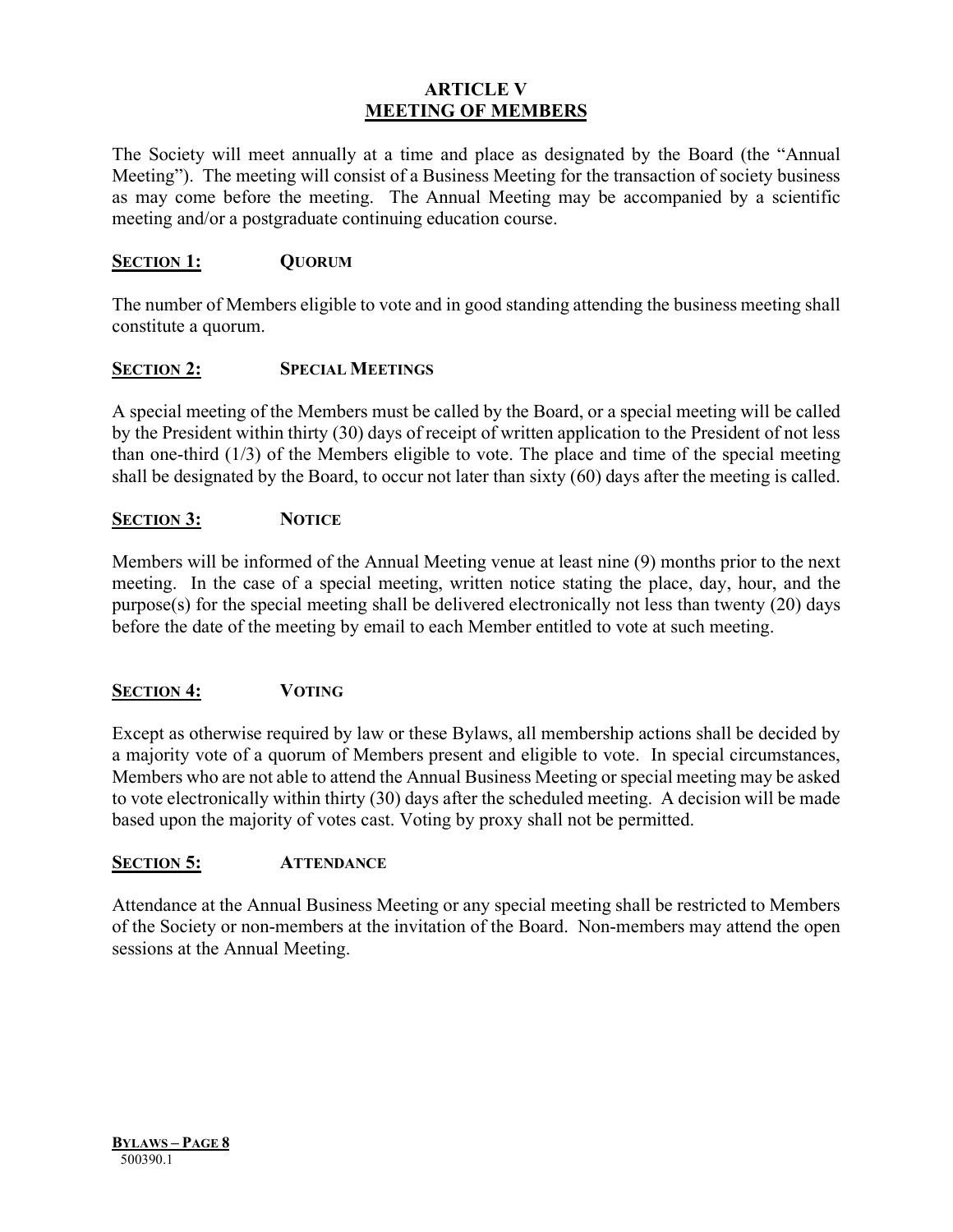# **ARTICLE VI AMENDMENTS**

### **SECTION 1: PROCEDURES**

The Rules and Bylaws Committee will review all requests for change of these Bylaws by Members eligible to vote and in good standing and will submit its recommendations to the Members at the next Annual Business Meeting. Such requests need not be acted upon at said Annual Business Meeting if they are submitted to the Chairperson of the Rules and Bylaws Committee or their designee fewer than ninety (90) days in advance of the next Business Meeting.

These Bylaws may be amended at any Annual Business Meeting of the Society by two-thirds (2/3) of the votes cast by eligible Members present at the Annual Business Meeting.

#### **SECTION 2: WRITTEN NOTICE**

Written notice of the proposed amendment or amendments to these Bylaws shall be emailed to Members within thirty (30) days of the meeting at which the vote is to be taken.

## **ARTICLE VII DUES**

#### **SECTION 1: PAYMENT**

The dues of the Society shall be due and payable on receipt of statement.

#### **SECTION 2: ESTABLISHMENT OF DUES**

Dues to be paid by each class of members who are required to pay dues shall be established and approved by a majority vote of the Board.

#### **SECTION 3: ARREARS**

Any member whose dues are in arrears can remedy the situation by paying their current and past dues or shall be subject to dismissal from the Society, at the discretion of the Board.